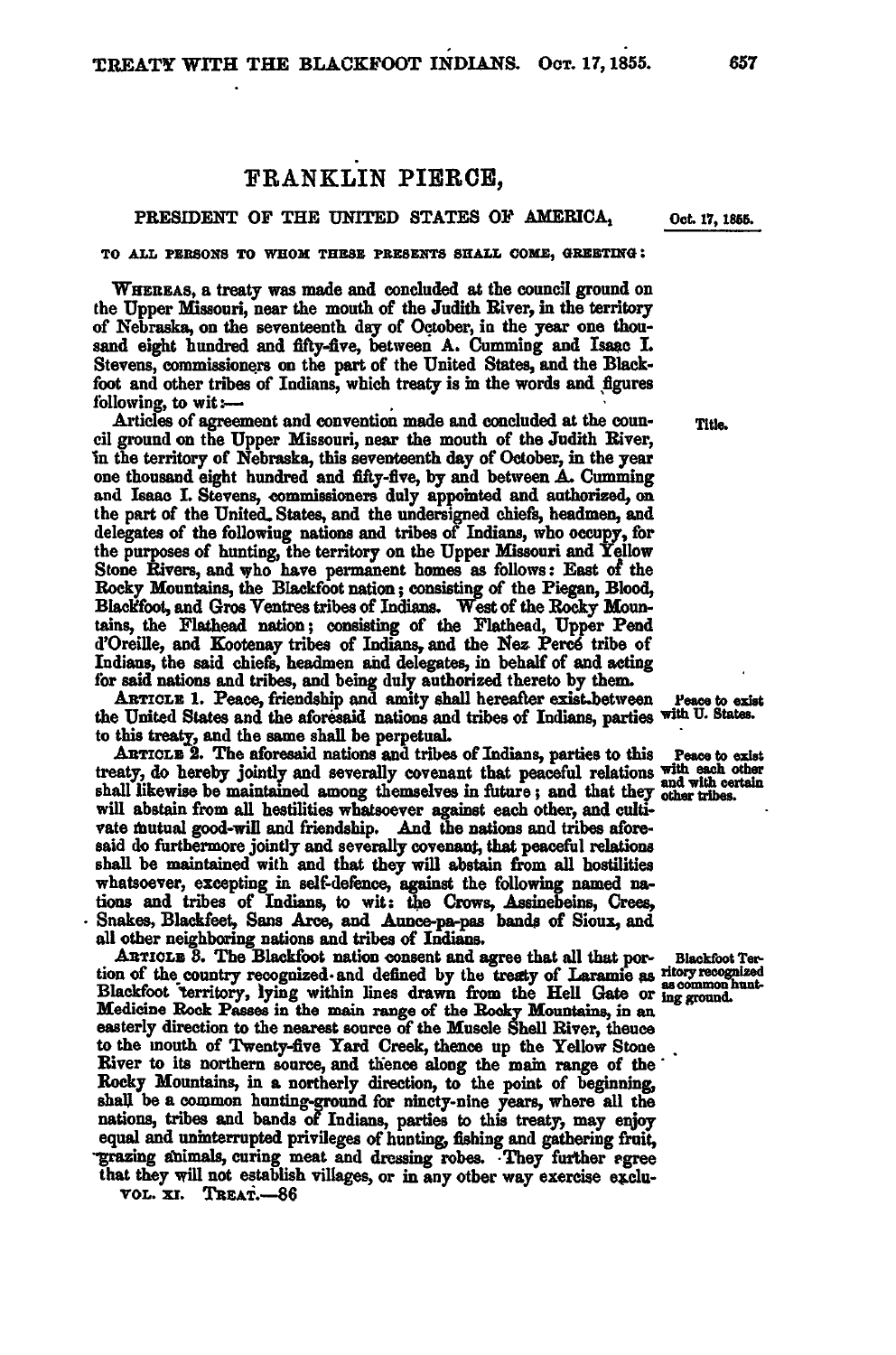sive rights **within** ten miles of the northern lime of the common huntingground, and that the parties to this treaty may hunt on said northern bonndary line and within ten miles thereof. sive rights within ten miles of the northern line of the common hunting-<br>ground, and that the parties to this treaty may hunt on said northern<br>bonndary line and within ten miles thereof.<br>*Provided*, That the western Indian

**on** the trail leading down the Muscle 8hell **to** the Yellow Stone ; the Muscle Shell Ever **beiig** the boundary separating the Blackfoot **from**  the Crow Territory.

No settlements *And provided*, That no nation, band or tribe of Indians, parties to this to be made there- treaty, nor any other Indians, shall be permitted to establish permanent settlements, or in any other way exercise, during the period above mentioned, exclusive rights or privileges within the limits of the abovedescribed hunting-ground.

**Vested rights,** And provided further, That the rights of the western Indians to a not interfered whole or a part of the common hunting-ground derived from commons not interfered whole or a part of the common hunting-ground, derived from occupancy with.<br>
with.<br>
and possession, shall not be affected by this article, except so far as said rights may be determined by the treaty **of** Laramie.

Cortain terri-<br> **ABTIOLM 4.** The parties to this treaty agree and consent, that the tract<br>
to the Blackfoot of country lying within lines drawn from the Hell Gate or Medicine<br>
nation.<br>
Rock Passes, in an easterly direction Rock Passes, in an easterly direction, to the nearest source of the Muscle Shell River, thence **down** said river **to** its mouth, thence down the channel of the Missouri River to the mouth of Milk River, thence due north to the firty-ninth parallel, thence due west on said parallel to thc **main**  range of the Rocky Mountains, and thence southerly along said range to the place of beginning, shall be the territory of the Blackfoot nation, over which said nation shall exercise exclusive control, excepting as may be otherwise provided in this treaty. Subject, however, to the provisions of the third article of this treaty, giving the right to hunt, and prohibiting the estahlishment of permanent villages and the exercise of any exclusive rights within ten miles of the northern line **of** the common huntingground, drawn from the nearest source of the Muscle Shell River to the Medicine Rock Passes, for the period of ninety-nine years.

Provided also, That the Assiniboins shall have the right of hunting, in common **with** the Blackfcet, **in** the country lying between the &resaid eastern boundary line, running from the mouth of Milk River to the forty-ninth parallel, and a line drawn from the left bank of the Missouri River, opposite the Bound Butte north, **to** the forty-ninth **parallel.'** 

How to enter **ARTIOLE 5.** The parties to this treaty, residing west of the main range and leave the of the Rocky Mountains, agree and consent that they will not enter the common hunting-ground, nor any part of the Blackfoo turn home, by any pass in the main range of the Rocky Mountains to **the** north of the Hell **Gate** or Medioine Bock Passes. **And** they further agree that they will not hunt or otherwise disturb the game, when visiting the Blackfoot Territory for trade or social intercourse.

**hodians** to re- **ABTIOLE** 6. The aforesaid nations and tribes of Indians, parties to main in their this treaty person and consent to remain within their own respective county their this treaty, agree and consent to remain within their own respective counexcept, tries, except when going to or from, or whilst hunting upon, the "comtrade or social intercourse.<br>ARTICLE 7. The aforesaid nations and tribes of Indians agree that mon hunting-ground," or when visiting each other for the purpose of

trade or social intercourse.<br>
pass through ARTICLE 7. The aforesaid nations and tribes of Indians agree that<br>
and live in the citizens of the United States may live in and pass unmolested through the<br>
Indian territory. cou Indian territory. countries respectively occupied and claimed by them. And the United<br>Protections States is hereby bound to protect said Indians against depredations and against depredative brasses a heavily women in process and a control of the passing through their

country may commit.<br>ARTIOLE 8. For the purpose of establishing travelling thoroughfares Roads, tele- **ABTIOLE** 8. For the purpose of establishing travelling thoroughfares graph lines, and through their country, and the better to enable the President to execute whitery. posts, unrough ment wurder, we was a well-controlled and tribes do hereby  $\&c.$  may be  $e$ . the provisions of this treaty, the aforesaid nations and tribes do hereby tablished. consent and agree, that the United States may, within the countries respectively **occupied** and claimed by tbem, construct **.roads** of every

respective territories **&o.**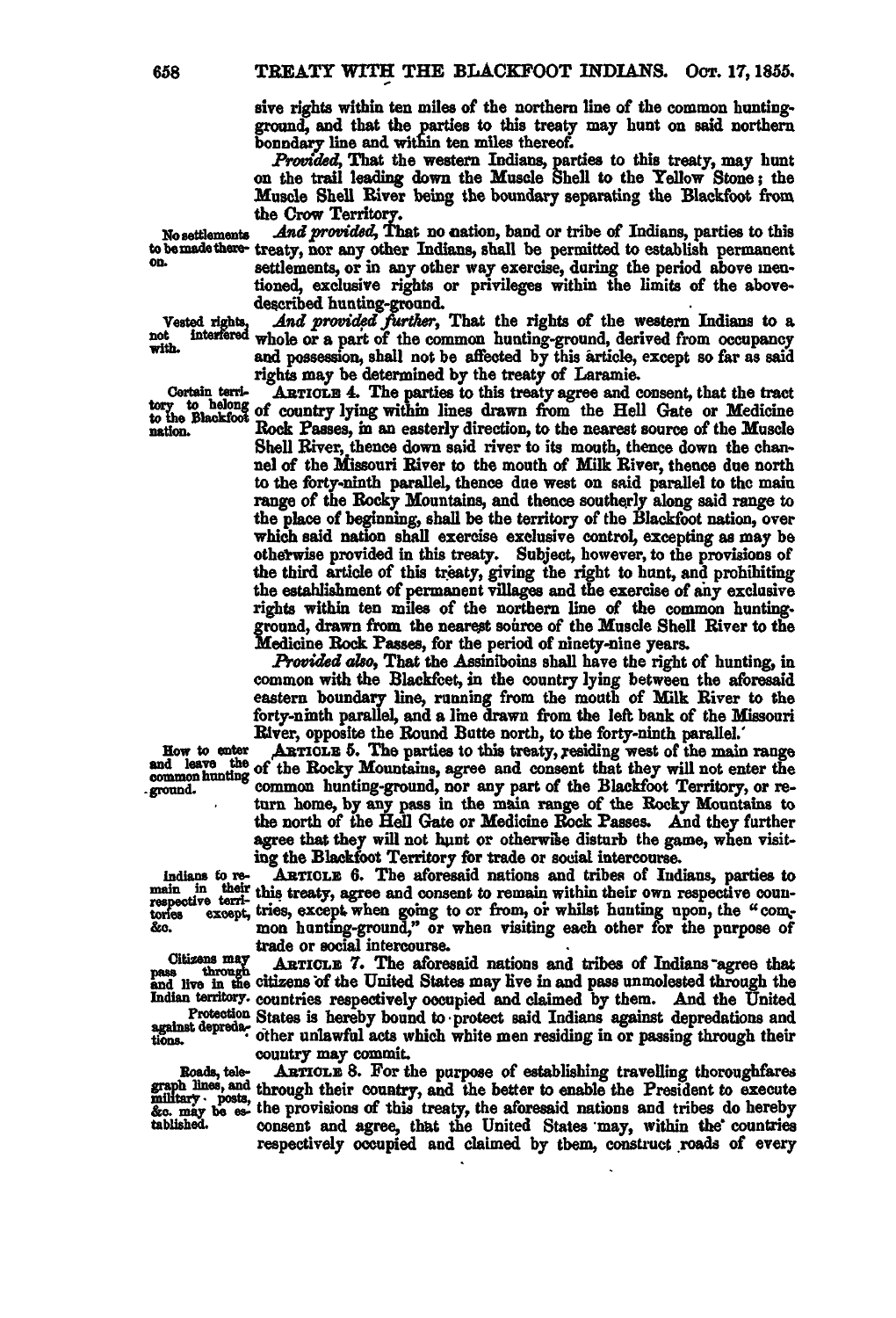description; establish lines of telegraph and military posts; use materials of every description found in the Indian country: build houses for agencies, missions, schools, farms, shops, mills, stations, and for any other purpose for which they may be required, and permanently occupy as much land as may be necessary for the various purposes above enumerated, including the use of wood for fuel and land for grazing, and that the navigation of all lakes and streams shall be forever free to citizens of the United States.

ARTICLE 9. In consideration of the foregoing agreements, stipulations, and cessions, and on condition of their faithful observance, the United ment for benefit States agree to expend, annually, for the Piegan, Bloed, Blackfoot, and tion. Gros Ventres tribes of Indians, constituting the Blackfoot nation, in addition to the goods and provisions distributed at the time of signing this treaty, twenty thousand dollars, annually, for ten years, to be expended in such useful goods and provisions, and other articles, as the President, at his discretion, may from time to time determine; and the superintendent, or other proper officer, shall each year inform the President of the wishes of the Indians in relation thereto: Provided, however, That if, in the judgment of the President and Senate, this amount be deemed insufficient, it may be increased not to exceed the sum of thirty-five thousand dollars per year.<br>ARTICLE 10. The United States further agree to expend annually, for

the henefit of the aforesaid tribes of the Blackfoot nation, a sum not exceeding fifteen thousand dollars annually, for ten years, in establishing and instructing them in agricultural and mechanical pursuits, and in educating their children, and in any other respect promoting their civilization and christianization: Provided, however. That to accomplish the objects of this article, the President may, at his discretion, apply any or all the annuities provided for in this treaty: And provided, also, That the President may, at his discretion, determine in what proportions the said annuities shall bo divided among the several tribes.

ARTICLE 11. The aforesaid tribes acknowledge their dependence on the government of the United States, and promise to be friendly with all secure. citizens thereof, and to commit no depredations or other violence upon against such citizens. And should any one or more violate this pledge, and the depredations. fact be proved to the satisfaction of the President, the property taken shall be returned, or, in default thereof, or if injured or destroyed, compensation may be made by the government out of the annuities. The aforesaid tribes are hereby bound to deliver snch offenders to the proper authorities for trial and punishment, and are held responsible in their tribal capacity, to make reparation for depredations so committed.

Capacity, w make toparamon are well-with a strength in self-defence, War not to be<br>but will submit all matters of difference between themselves and other made on other<br>but will submit all matters of difference between the Indians to the government of the United States, through its agent, for self-defence adjustment, and will abide thereby. And if any of the said Indians, parties to this treaty, commit depredations on any other Indians within against depredathe jurisdiction of the United States, the same rule shall prevail as that dians. prescribed in this article in case of depredations against citizens. And the said tribes agree not to sbelter or conceal offenders against the laws be surrendered. of the United States, but to deliver them up to the authorities for trial.

ARTICLE 12. It is agreed and understoed, by and between the parties hannuities may to this treaty, that if any nation or tribe of Indians aforesaid, shall violate be stopped in any of the agreements, obligations, or stipulatious, herein contained, the of this treaty. United States may withhold for such length of time as the President and Congress may determine, any portion or all of the ammities agreed to be paid to said nation or tribe under the ninth and tenth articles of this treaty.

ARTICLE 13. The nations and tribes of Indians, parties to this treaty, Provision desire to exclude frem their country the use of ardent spirits or other against intoxica-

Annual pay-

Same subject.

Provisions to secure peace,<br>and indemnity Indian

Provision ons of other In-

Criminals to

**Annuities may**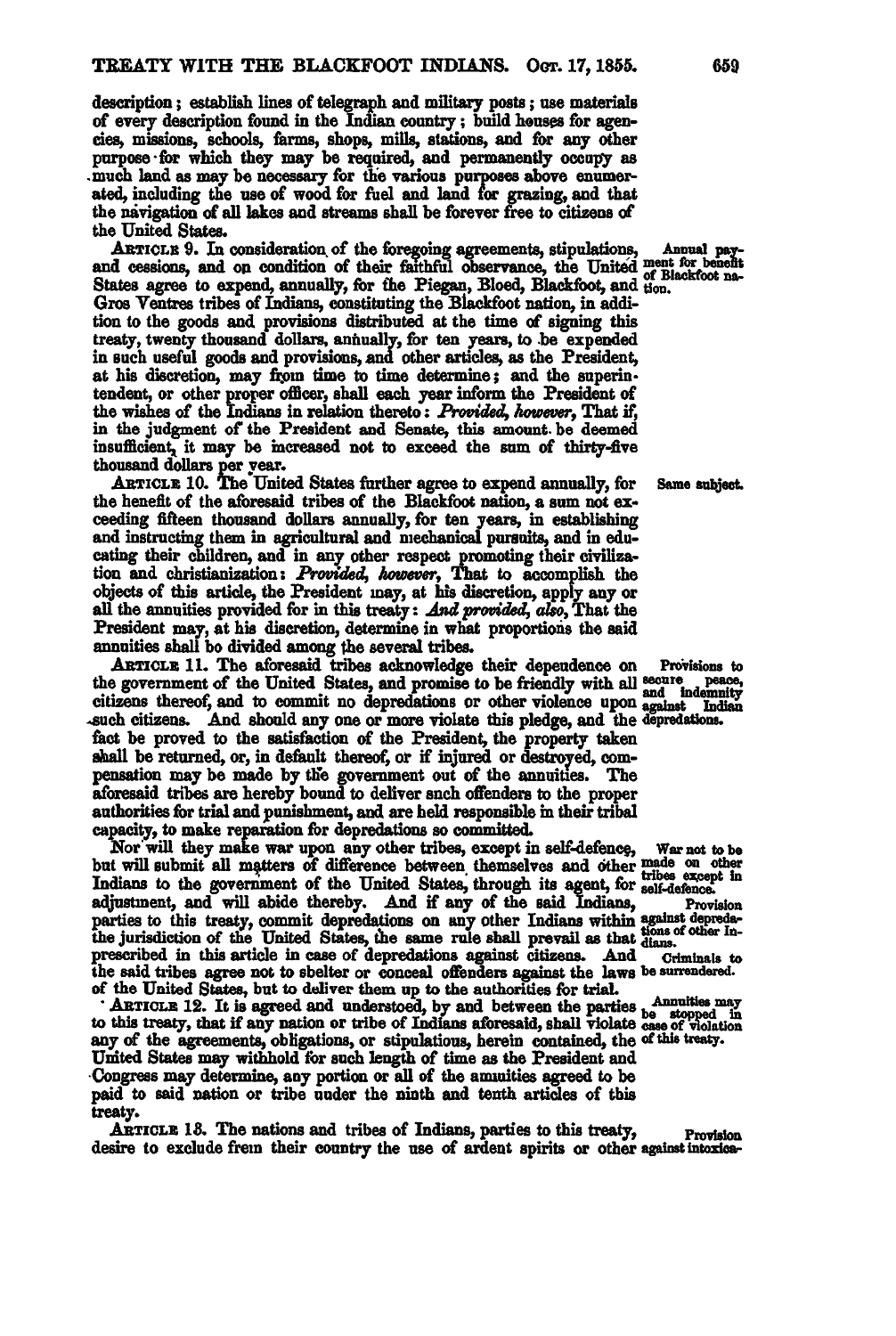tion or the intro- intoxicating liquor, and to prevent their people from drinking the same. duction of ardent Therefore it is provided, that any Indian belonging to said tribes who is spirits. guilty of bringing such liquor into the Indian country, or who drinks liquor, may have his **or** her proportion of the annuities withheld from **him**  or her, for such time as the President may determine.

This treaty to ARTICLE 14. The aforesaid nations and tribes of Indians, west of the be in full for Rocky Mountains, parties to this treaty, do agree, in consideration of the compensation. provisions already made for them **m** existing **treaties,** to accept the parantees of the peaceful occupation of their hunting-grounds, east of the Rocky Mountains, and of remuneration for depredations made by the other tribes, pledged to be secured to them in this treaty out of the annuities of said tribes, in full compensation for the concessions which they, in common with the said tribes, have **made** in **thii treaty.** 

**The** Indims east of the Mountaim, **parties** to **this** treaty, likewise recognize and accept the guarantees of this treaty, in full compensation for the injuries or depredations which have been, or may be committed

by the aforesaid tribes, west of the Rocky Mountains.<br>ARTICLE 15. The annuities of the aforesaid tribes shall not be taken Annuities not **ARTICLE 15.** The annumities to be taken for to pay the debts of individuals.

 $A$ BARTIOLE 16. This treaty shall bo obligatory upon the aforesaid nations and tribes of Indians, parties hereto, from the date hereof, and upon the United States as soon as the same shall, be ratified by the President and Senate.

In testimony whereof the ssid **A.** Cumming and **Issac** I. Stevens, commissioners on the-part of the United States, and the undersigned chiefs, headmen, and delegates of the aforesaid nations **and** tribes of Indians, parties to this treaty, have hereunto set their hands and seals at the place and on the day and year hereinbefore written.

## A. CUMMING. A. CUMMING. [L. s.]<br>**ISAAC I. STEVENS.** [L. s.]

#### Pieaans.

|  | NEE-TI-NEE, or "the only chief," now |  |  |
|--|--------------------------------------|--|--|
|  |                                      |  |  |

| called the Lame Bull, | his x.mark.                                                                                                                | L. 8.             |  |
|-----------------------|----------------------------------------------------------------------------------------------------------------------------|-------------------|--|
| MOUNTAIN CHIEF,       |                                                                                                                            |                   |  |
| LOW HORN,             | $\begin{array}{ll}\n\text{his } x \text{ mark.} & \text{L. s.} \\ \text{his } x \text{ mark.} & \text{L. s.}\n\end{array}$ |                   |  |
| LITTLE GRAY HEAD,     | his x mark.                                                                                                                | $\mathbf{L}$ , s. |  |
| LITTLE DOG,           | his x mark.                                                                                                                | L. 8.             |  |
| BIG SNAKE,            | $\cdot$ his x mark.                                                                                                        | <b>L.S.</b>       |  |
| THE SKUNK.            | his x mark.                                                                                                                | $\mathbf{L}$ . 8. |  |
| THE BAD HEAD,         | his x mark.                                                                                                                | L. 8.             |  |
| KITCH-EEPONE-ISTAH,   | his x mark.                                                                                                                | $\cdot$ L. s.     |  |
| MIDDLE SITTER,        | his x mark.                                                                                                                | L. 8.             |  |

| . ONIS-TAY-SAY-NAH-QUE-IM,  | his x mark. [L. s.]                               |         |
|-----------------------------|---------------------------------------------------|---------|
| THE FATHER OF ALL CHILDREN. | his $x$ mark. $\left[t. 8. \right]$               |         |
| THE BULL'S BACK FAT,        | his x mark. [L. s.]                               |         |
| HEAVY SHIELD,               | his x mark.                                       | [L. 8.] |
| NAH-TOSE-ONISTAH,           | his x mark.                                       | [L. s.] |
| THE CALF SHIRT.             | $h$ his $x$ mark. $\left\lceil r, s \right\rceil$ |         |
|                             |                                                   |         |

### Gros Ventres.

| BEAR'S SHIRT,   |                                                                                                                                  |  |
|-----------------|----------------------------------------------------------------------------------------------------------------------------------|--|
| LITTLE SOLDIER, |                                                                                                                                  |  |
| STAR ROBE,      | his x mark. $\begin{bmatrix} L. & S. \\ h. & S. \end{bmatrix}$<br>his x mark. $\begin{bmatrix} L. & S. \\ L. & S. \end{bmatrix}$ |  |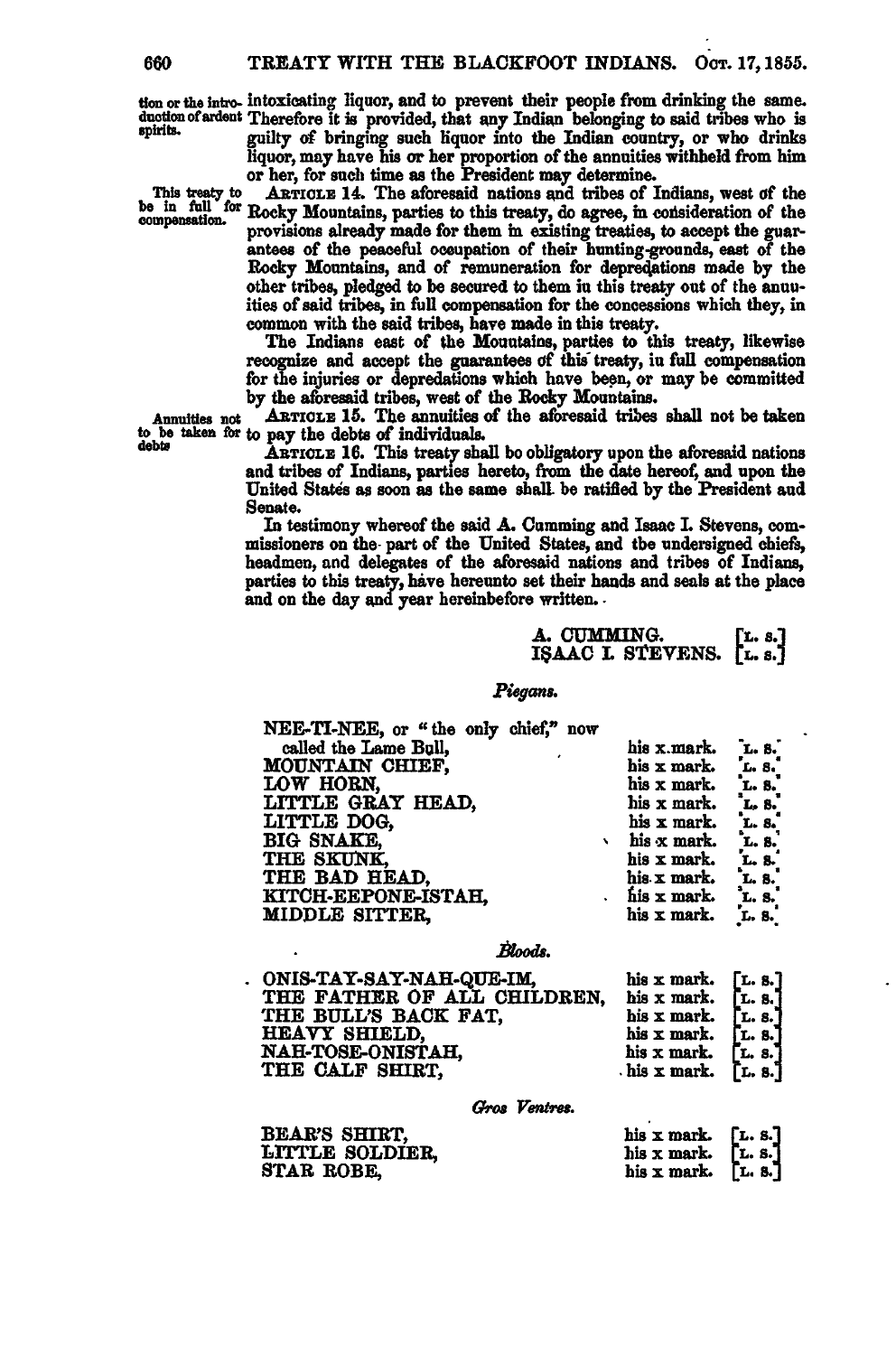| SITTING SQUAW, | his $x$ mark. $\lceil x. s. \rceil$ |  |
|----------------|-------------------------------------|--|
| WEASEL HORSE,  | his $x$ mark. $[L, s.]$             |  |
| THE RIDER.     | his $x$ mark. $[L. 8.]$             |  |
| EAGLE CHIEF,   | his $x$ mark. $\lceil r, s \rceil$  |  |
| HEAP OF BEARS, | his $x$ mark. [L. s.]               |  |

# Blackfeet.

| THE THREE BULLS,     | his $x$ mark. $[L. 8.]$             |  |
|----------------------|-------------------------------------|--|
| THE OLD KOOTOMAIS.   | his $x$ mark. [L. s.]               |  |
| POW-AH-QUE,          | his $x$ mark. $[L, s.]$             |  |
| CHIEF RABBIT RUNNER, | his $x$ mark. $\lceil L. s. \rceil$ |  |

Nez Percés.

| SPOTTED EAGLE,<br>$his \times mark.$                                       |  |
|----------------------------------------------------------------------------|--|
| L. 8.<br>L. 8.<br>L. 8.<br>L. 8.<br>L. 8.<br>LOOKING GLASS.<br>his x mark. |  |
| THE THREE FEATHERS.<br>his x mark.                                         |  |
| EAGLE FROM THE LIGHT,<br>his x mark.                                       |  |
| THE LONE BIRD,<br>his 'x mark.                                             |  |
| <b>IP-SHUN-NEE-WUS,</b><br>his x mark.                                     |  |
| his x mark.<br>JASON.                                                      |  |
| WAT-TI-WAT-TI-WE-HINCK,<br>his x mark.                                     |  |
| WHITE BIRD.<br>his x mark.                                                 |  |
| STABBING MAN,<br>his x mark.                                               |  |
| JESSE.<br>his x mark.                                                      |  |
| PLENTY BEARS,<br>his x mark.                                               |  |

# Flathead Nation.

| his x mark. | $\left[$ L. 8. $\right]$ |
|-------------|--------------------------|
| his x mark. | L. s.                    |
| his x mark. | L. S.                    |
| his x mark. | L. S.                    |
| his x mark. | L. S.                    |
| his x mark. | L. S.                    |
| his x mark. | L. S.                    |
| his x mark. | L. S.                    |
| his x mark. | L. S.                    |
| his x mark. | L. S.                    |
| his x mark. | L. S.                    |
| his x mark. |                          |
|             |                          |

# *Piegans.*

| RUNNING RABBIT,           | his $x$ mark. $\lceil x \cdot s \cdot \rceil$ |  |
|---------------------------|-----------------------------------------------|--|
| CHIEF BEAR.               | his $x$ mark. $[L. s.]$                       |  |
| THE LITTLE WHITE BUFFALO. | his $x$ mark. $[L. s.]$                       |  |
| THE BIG STRAW.            | his $x$ mark. $[L. s.]$                       |  |

# Flathead.

| BEAR TRACK.<br>LITTLE MICHELLE,<br>PALCHINAH,<br><b>Rloods.</b> |  | his $x$ mark. [ $L. 8$ .]<br>his $x$ mark. [ $L. 8$ .]<br>his $x$ mark. [ $L. 8$ .]                                          |  |
|-----------------------------------------------------------------|--|------------------------------------------------------------------------------------------------------------------------------|--|
| THE FEATHER,<br>THE WHITE EAGLE,                                |  | his $x$ mark. $\begin{bmatrix} 1 & s \\ s & s \end{bmatrix}$<br>his $x$ mark. $\begin{bmatrix} 1 & s \\ s & s \end{bmatrix}$ |  |

 $\ddot{\phantom{1}}$ 

k.